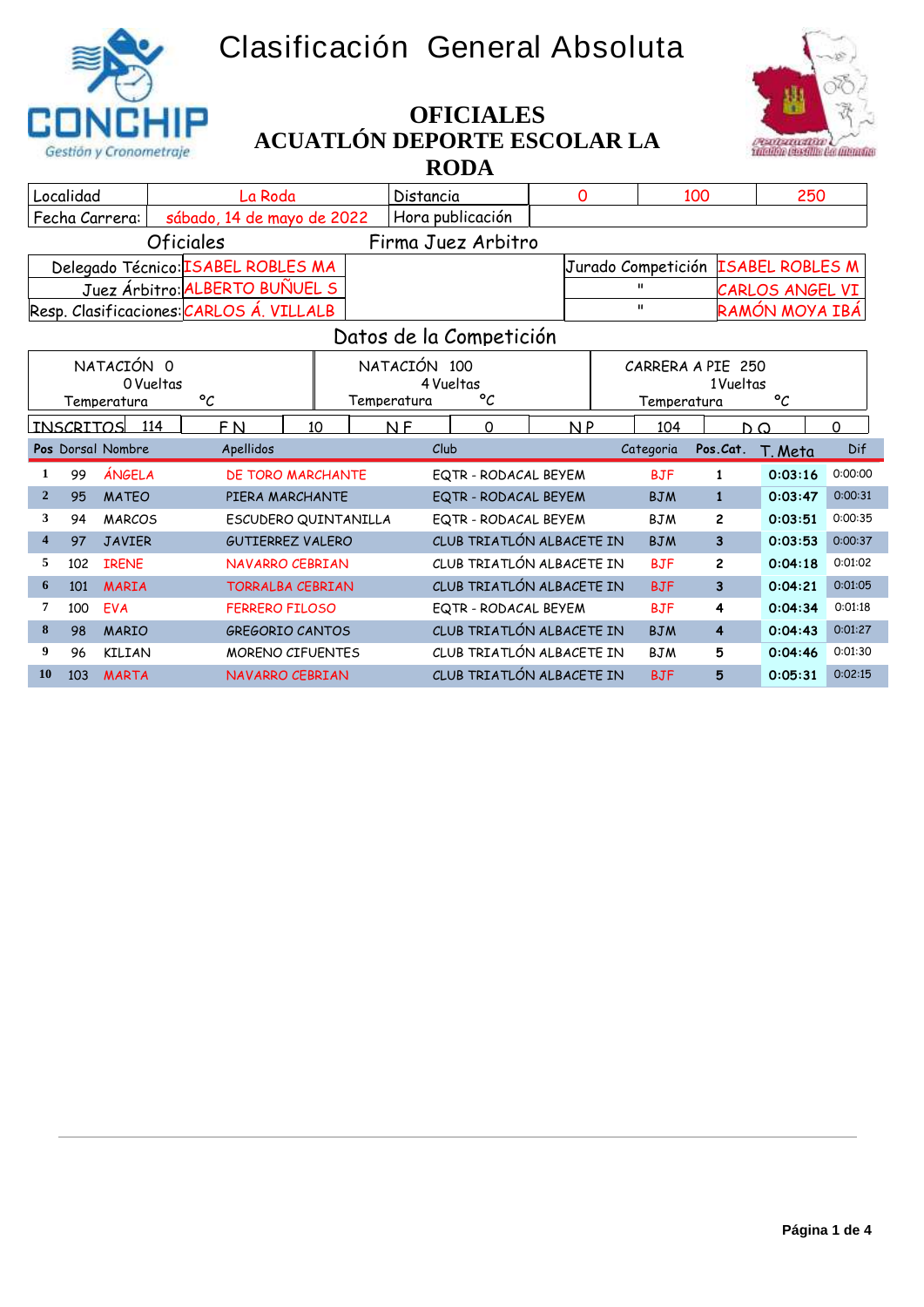| Pos Dorsal Nombre  |   |                       | Apellidos                    | Club                                         | Categoria  | Pos.Cat. | T. Meta | Dif |
|--------------------|---|-----------------------|------------------------------|----------------------------------------------|------------|----------|---------|-----|
| No Pres 56 PABLO   |   |                       | GIMENEZ ESTARLICH            | EQTR - RODACAL BEYEM                         | <b>IFM</b> |          |         |     |
| No Pres            |   | 35 RODRIGO            | JUAREZ TORRALBA              | CLUB TRIATLÓN ALBACETE I                     | CDM        |          |         |     |
| No Pres            |   | 70 JAVIER             | <b>BARBERO FAJARDO</b>       | EQTR - RODACAL BEYEM                         | <b>ALM</b> |          |         |     |
| No Pres            |   | 71 DAVID              | COLLADO TÉBAR                | EQTR - RODACAL BEYEM                         | <b>ALM</b> |          |         |     |
| No Pres            |   | 72 CARLOS             | MUÑOZ DE LAMO                | EQTR - RODACAL BEYEM                         | <b>ALM</b> |          |         |     |
|                    |   | No Pres 104 CRISTÓBAL | VILLODRE LÓPEZ               | EQTR - RODACAL BEYEM                         | PRM        |          |         |     |
| No Pres            |   | 61 ELENA              | RUBIO DE TORO                | EQTR - RODACAL BEYEM                         | IFF        |          |         |     |
|                    |   | No Pres 108 ALBERTO   | GASCÓN HARO                  | EQTR - RODACAL BEYEM                         | <b>PRM</b> |          |         |     |
| No Pres 149 ELENA  |   |                       | GASCÓN HARO                  | EQTR - RODACAL BEYEM                         | <b>PRF</b> |          |         |     |
| No Pres            |   | 82 ALEJANDRA          | POVEDA TÉBAR                 | EQTR - RODACAL BEYEM                         | ALF        |          |         |     |
| No Pres            |   | 45 HUGO               | <b>BERMEJO TOMAS</b>         | C.T. TRISCHOOL CUENCA                        | CDM        |          |         |     |
| No Pres            |   | 14 RODRIGO            | RUMBO CUESTA                 | CLUB TRIATLÓN ALMANSA                        | <b>JVM</b> |          |         |     |
| No Pres            |   | 84 CLAUDIA            | GARCÍA PARDO                 | EQTR - RODACAL BEYEM                         | <b>ALF</b> |          |         |     |
| No Pres 146 BERTA  |   |                       | DE TORO MARCHANTE            | EQTR - RODACAL BEYEM                         | PRF        |          |         |     |
| No Pres 147 SOFÍA  |   |                       | LOZANO SÁNCHEZ               | EQTR - RODACAL BEYEM                         | PRF        |          |         |     |
| No Pres 107 RUBEN  |   |                       | <b>LORCA ERZSE</b>           | EQTR - RODACAL BEYEM                         | PRM        |          |         |     |
| No Pres            |   | 15 DAVID              | CARRETERO MORENO             | CLUB TRIATLÓN ALMANSA                        | <b>JVM</b> |          |         |     |
| No Pres            |   | 92 VANESA             | GEORGIEVA PETRAKIEV FETRICLM |                                              | ALF        |          |         |     |
|                    |   | No Pres 105 HÉCTOR    | GÓMEZ ARELLANO               | EQTR - RODACAL BEYEM                         | PRM        |          |         |     |
| No Pres            |   | 85 IRENE              | LORENZO BLEDA                | EQTR - RODACAL BEYEM                         | <b>ALF</b> |          |         |     |
| No Pres 150 SOFÍA  |   |                       | GEORGIEVA PETRAKIEV FETRICLM |                                              | <b>PRF</b> |          |         |     |
| No Pres            |   | 93 CLAUDIA            | HUERTAS TEJADO               | CLUB TRIATLON ALCAZAR                        | ALF        |          |         |     |
| No Pres            | 9 | <b>JAVIER</b>         | MARTÍNEZ ROMERO              | CLUB TRIATLÓN ALBACETE I                     | <b>JVM</b> |          |         |     |
| No Pres            |   | 10 PABLO              | HERNÁNDEZ ROMERO             | CLUB TRIATLÓN ALBACETE I                     | <b>JVM</b> |          |         |     |
| No Pres            |   | 88 ADRIANA            | SÁNCHEZ PENADÉS              | CLUB TRIATLÓN ALMANSA                        | <b>ALF</b> |          |         |     |
| No Pres            |   | 83 INES               | SOTOS ESCRIBANO              | EQTR - RODACAL BEYEM                         | <b>ALF</b> |          |         |     |
| No Pres            |   | 78 JESUS              | MARTINEZ SANCHEZ             | CLUB TRIATLÓN ALMANSA                        | <b>ALM</b> |          |         |     |
| No Pres            |   | 41 CARLOS             | ROMERO COLLADO               | CLUB TRIATLÓN ALMANSA                        | CDM        |          |         |     |
| No Pres            |   | 91 MEREDITH           | GARCÍA ARJONA                | CLUB TRIATLÓN ALMANSA                        | <b>ALF</b> |          |         |     |
| No Pres            |   | 12 LUCAS              | SANCHEZ GARRIGOS             | CLUB TRIATLÓN ALMANSA                        | <b>JVM</b> |          |         |     |
| No Pres            |   | 89 CANDELA            | <b>GARRIDO HUERTAS</b>       | CLUB TRIATLÓN ALMANSA                        | <b>ALF</b> |          |         |     |
| No Pres            |   | 90 VERA               |                              | FERNÁNDEZ TRUJILLO CLUB TRIATLÓN ALMANSA     | <b>ALF</b> |          |         |     |
| No Pres            |   | 76 GONZALO            | ALONSO MEGIAS                | CLUB TRIATLÓN ALMANSA                        | <b>ALM</b> |          |         |     |
| No Pres            |   | 42 AITOR              | ALONSO MEGIAS                | CLUB TRIATLÓN ALMANSA                        | CDM        |          |         |     |
| No Pres            |   | 43 JORGE              |                              | VILLAFRANCA MARCOS- C. NATACIÓN CRIPTANA GIG | <b>CDM</b> |          |         |     |
| No Pres            |   | 77 HÉCTOR             | SEPULVEDA GÓMEZ              | CLUB TRIATLÓN ALMANSA                        | <b>ALM</b> |          |         |     |
| No Pres            |   | 13 JAVIER             | GOMEZ VIZCAINO               | CLUB TRIATLÓN ALMANSA                        | <b>JVM</b> |          |         |     |
| No Pres            |   | 81 ELENA              | SÁNCHEZ MARTÍNEZ             | EQTR - RODACAL BEYEM                         | <b>ALF</b> |          |         |     |
| No Pres            |   | 44 JUAN               | GARCÍA SÁNCHEZ               | C. TRIATLON TRITALAVERA                      | <b>CDM</b> |          |         |     |
| No Pres            |   | 52 ANDREA             |                              | HERNANDEZ GONZALEZ CLUB TRIATLÓN ALBACETE I  | CDF        |          |         |     |
| No Pres            |   | 79 LEO                | MARTINEZ SANCHEZ             | CLUB TRIATLÓN ALMANSA                        | <b>ALM</b> |          |         |     |
| No Pres            |   | 16 ALEJANDRO          | GALLEGO ALCAIDE              | C.T. TOMELLOSO TRIPIELESV                    | <b>JVM</b> |          |         |     |
| No Pres            |   | 67 ALBA               | HURTADO BAÑOS                | C.T. TOMELLOSO TRIPIELESV                    | IFF        |          |         |     |
| No Pres 145 KILIAN |   |                       | GARCIA ROMERO                | CLUB TRIATLÓN ALMANSA                        | PRM        |          |         |     |
| No Pres            |   | 74 ASIER              | LEAL TELLO                   | CLUB TRIATLÓN ALBACETE I                     | <b>ALM</b> |          |         |     |
| No Pres            |   | 11 DAVID              | MIRA VALIENTE                | CLUB TRIATLÓN ALMANSA                        | <b>JVM</b> |          |         |     |
| No Pres            |   | 53 EVA                | MIRA VALIENTE                | CLUB TRIATLÓN ALMANSA                        | CDF        |          |         |     |
| No Pres            |   | 54 SARA               | GALLEGO ALCAIDE              | C.T. TOMELLOSO TRIPIELESV                    | CDF        |          |         |     |
| No Pres 68 PABLO   |   |                       | CERRILLO VERGARA             | EQTR - RODACAL BEYEM                         | <b>ALM</b> |          |         |     |
|                    |   |                       |                              |                                              |            |          |         |     |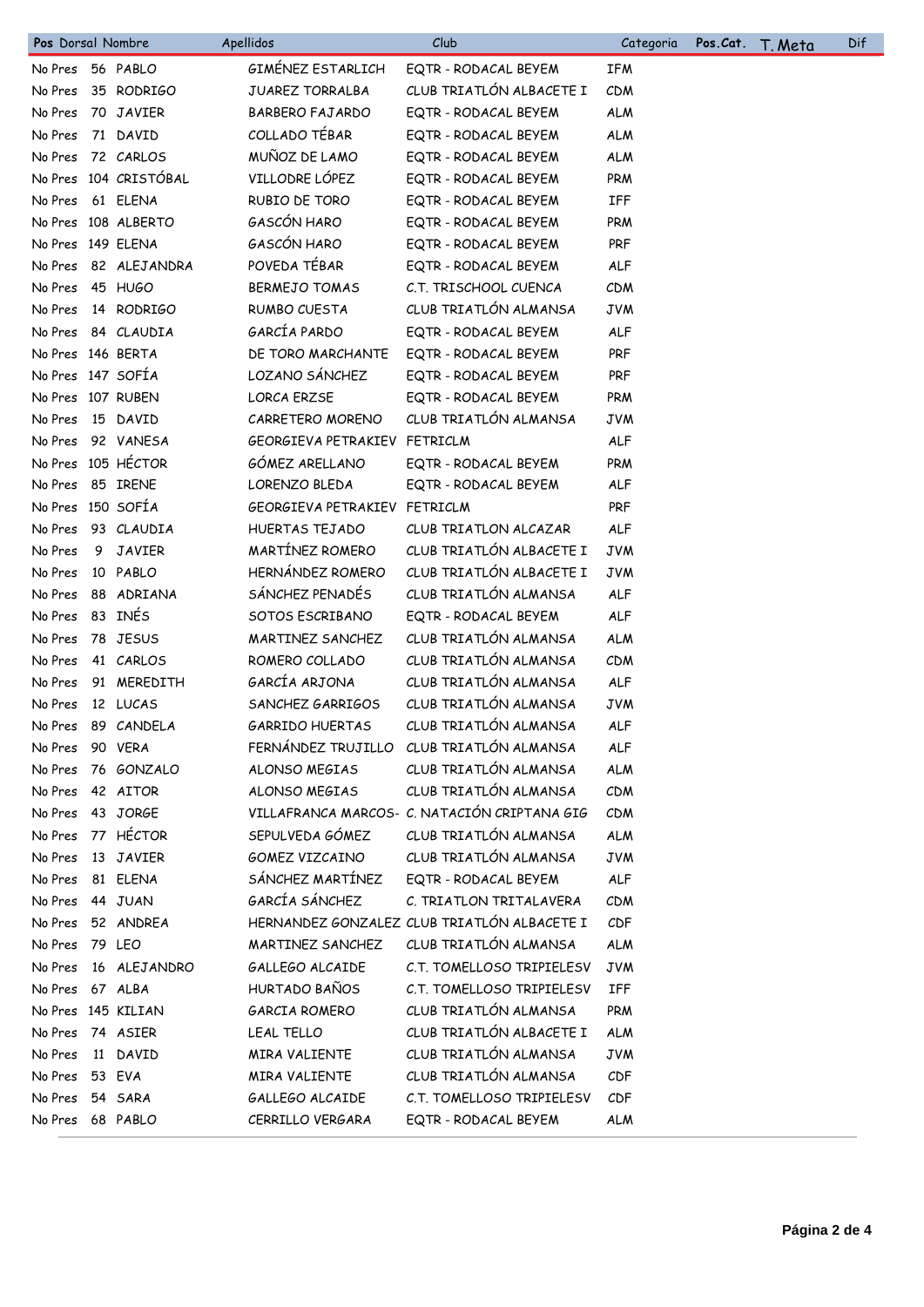| Pos Dorsal Nombre |              |                      | Apellidos            | Club                                      | Categoria  | Pos.Cat. | T. Meta | Dif |
|-------------------|--------------|----------------------|----------------------|-------------------------------------------|------------|----------|---------|-----|
| No Pres           |              | 55 GUILLERMO         |                      | HERRAIZ RODRÍGUEZ D EQTR - RODACAL BEYEM  | <b>IFM</b> |          |         |     |
| No Pres           |              | 69 RUBÉN             | MARQUÉS MARTÍNEZ     | EQTR - RODACAL BEYEM                      | <b>ALM</b> |          |         |     |
| No Pres           |              | 80 JAVIER            | RICO LUNA            | C.T. TOMELLOSO TRIPIELESV                 | <b>ALM</b> |          |         |     |
| No Pres           |              | 5 JAVIER             | GARCÍA MARTÍNEZ      | EQTR - RODACAL BEYEM                      | <b>JVM</b> |          |         |     |
| No Pres           |              | 33 MARTÍN            | MOLINA HARO          | CLUB TRIATLÓN ALBACETE I                  | <b>CDM</b> |          |         |     |
| No Pres           |              | 49 CARLA             | SALVADOR CASTILLO    | EQTR - RODACAL BEYEM                      | CDF        |          |         |     |
| No Pres           |              | 31 DANIEL            | GARCIA CARRILERO     | EQTR - RODACAL BEYEM                      | CDM        |          |         |     |
| No Pres           |              | 3 DAVID              |                      | FERNANDEZ DE LA GUIA EQTR - RODACAL BEYEM | <b>JVM</b> |          |         |     |
| No Pres           | 8            | DAVID                | <b>TOBOSO ORTEGA</b> | EQTR - RODACAL BEYEM                      | <b>JVM</b> |          |         |     |
| No Pres           |              | 23 ELENA             | CANO CORTES          | EQTR - RODACAL BEYEM                      | <b>JVF</b> |          |         |     |
| No Pres           |              | 18 ELENA             | DONATE GARCIA        | EQTR - RODACAL BEYEM                      | <b>JVF</b> |          |         |     |
| No Pres           |              | 29 ENRIQUE           | NIETO CORTIJO        | EQTR - RODACAL BEYEM                      | <b>CDM</b> |          |         |     |
| No Pres           | $\mathbf{1}$ | JUAN MIGUEL          | SALVADOR MELERO      | EQTR - RODACAL BEYEM                      | <b>JVM</b> |          |         |     |
| No Pres           |              | 22 ESTEFANÍA         | PLAZA PARRILLA       | EQTR - RODACAL BEYEM                      | <b>JVF</b> |          |         |     |
| No Pres           |              | 48 LAURA             | SAIZ VILLODRE        | EQTR - RODACAL BEYEM                      | CDF        |          |         |     |
| No Pres           |              | 21 IRENE             | ESPADA CABAÑERO      | EQTR - RODACAL BEYEM                      | <b>JVF</b> |          |         |     |
| No Pres           |              | 30 JAVIER            | CUTILLAS CASTILLO    | EQTR - RODACAL BEYEM                      | <b>CDM</b> |          |         |     |
| No Pres           |              | 4 JOSÉ ANTONIO       | ORTEGA DE TORO       | EQTR - RODACAL BEYEM                      | <b>JVM</b> |          |         |     |
| No Pres           | $\mathbf{2}$ | JUAN                 | ORTEGA FERNANDEZ     | EQTR - RODACAL BEYEM                      | <b>JVM</b> |          |         |     |
| No Pres           |              | 6 MANUEL             | <b>GRUESO HUEDO</b>  | EQTR - RODACAL BEYEM                      | <b>JAW</b> |          |         |     |
| No Pres           | $7^{\circ}$  | <b>MARCOS</b>        |                      | VALERIANO CAMPILLOS EQTR - RODACAL BEYEM  | <b>JVM</b> |          |         |     |
| No Pres           |              | 26 MIGUEL            | GARCIA SANCHEZ       | EQTR - RODACAL BEYEM                      | <b>CDM</b> |          |         |     |
| No Pres           |              | 46 MARIO             | CARDO GARCIA         | C.T. TRISCHOOL CUENCA                     | <b>CDM</b> |          |         |     |
| No Pres           |              | 17 TANIA             | CAMPILLO CALONGE     | EQTR - RODACAL BEYEM                      | <b>JVF</b> |          |         |     |
| No Pres           |              | 25 SILVIA            | CARDO GARCÍA         | C.T. TRISCHOOL CUENCA                     | <b>JVF</b> |          |         |     |
|                   |              | No Pres 148 CRISTINA | MARÍN SIMARRO        | EQTR - RODACAL BEYEM                      | PRF        |          |         |     |
| No Pres           |              | 24 MARÍA ANGÉLICA    | DEL OLMO RAMOS       | EDM AYUNTAMIENTO MANZ                     | <b>JVF</b> |          |         |     |
| No Pres           |              | 86 PAULA             | GÓMEZ ARELLANO       | EQTR - RODACAL BEYEM                      | <b>ALF</b> |          |         |     |
| No Pres           |              | 19 INES              | NIETO CORTIJO        | EQTR - RODACAL BEYEM                      | <b>JVF</b> |          |         |     |
| No Pres           |              | 64 EVA               | FRESNEDA TORTOSA     | CLUB TRIATLÓN ALBACETE I                  | IFF        |          |         |     |
| No Pres           |              | 40 JUAN CARLOS       | <b>VERA PAÑOS</b>    | CLUB TRIATLÓN ALBACETE I                  | <b>CDM</b> |          |         |     |
| No Pres           |              | 37 GONZALO           | SANCHEZ BESERAN      | CLUB TRIATLÓN ALBACETE I                  | <b>CDM</b> |          |         |     |
| No Pres           |              | 50 ISABEL            | RODRIGUEZ PRETEL     | CLUB TRIATLÓN ALBACETE I                  | CDF        |          |         |     |
| No Pres           |              | 38 JAIME             | GONZÁLEZ LÓPEZ       | CLUB TRIATLÓN ALBACETE I                  | <b>CDM</b> |          |         |     |
| No Pres           |              | 51 MARIA             | MARTINEZ GOMEZ       | CLUB TRIATLÓN ALBACETE I                  | CDF        |          |         |     |
| No Pres           |              | 32 DANIEL            | FRESNEDA TORTOSA     | CLUB TRIATLÓN ALBACETE I                  | CDM        |          |         |     |
| No Pres           |              | 34 SAMUEL            | CARAMES MERINO       | CLUB TRIATLÓN ALBACETE I                  | CDM        |          |         |     |
| No Pres           |              | 39 SERGIO            | HERNANDEZ ROMERO     | CLUB TRIATLÓN ALBACETE I                  | CDM        |          |         |     |
| No Pres           |              | 36 ERIC              | APARICIO LOPEZ       | CLUB TRIATLÓN ALBACETE I                  | CDM        |          |         |     |
| No Pres           |              | 58 ÓSCAR             | HERNÁNDEZ LÓPEZ      | CLUB TRIATLÓN ALBACETE I                  | <b>IFM</b> |          |         |     |
| No Pres           |              | 28 SALVADOR          | SEVILLA CUESTA       | EQTR - RODACAL BEYEM                      | CDM        |          |         |     |
| No Pres           |              | 63 CECILIA           | PARADA PIÑA          | CLUB TRIATLÓN ALBACETE I                  | IFF        |          |         |     |
| No Pres           |              | 57 PEDRO             | CORTIJO ARENAS       | EQTR - RODACAL BEYEM                      | <b>IFM</b> |          |         |     |
| No Pres           |              | 65 INES              | GARIJO BAIDEZ        | CLUB TRIATLÓN ALBACETE I                  | IFF        |          |         |     |
| No Pres           |              | 66 CARLOTA           | SANCHEZ BESERAN      | CLUB TRIATLÓN ALBACETE I                  | IFF        |          |         |     |
| No Pres           |              | 59 GUILLERMO         | FERRER PEINADO       | CLUB TRIATLÓN ALBACETE I                  | <b>IFM</b> |          |         |     |
| No Pres           |              | 60 HÉCTOR            | IBÁÑEZ KRYVETSKYY    | CLUB TRIATLÓN ALBACETE I                  | <b>IFM</b> |          |         |     |
| No Pres           |              | 73 ALEJANDRO         | SAEZ AVILES          | CLUB TRIATLÓN ALBACETE I                  | <b>ALM</b> |          |         |     |
| No Pres 87 ELENA  |              |                      | GREGORIO CANTOS      | CLUB TRIATLÓN ALBACETE I                  | ALF        |          |         |     |
|                   |              |                      |                      |                                           |            |          |         |     |